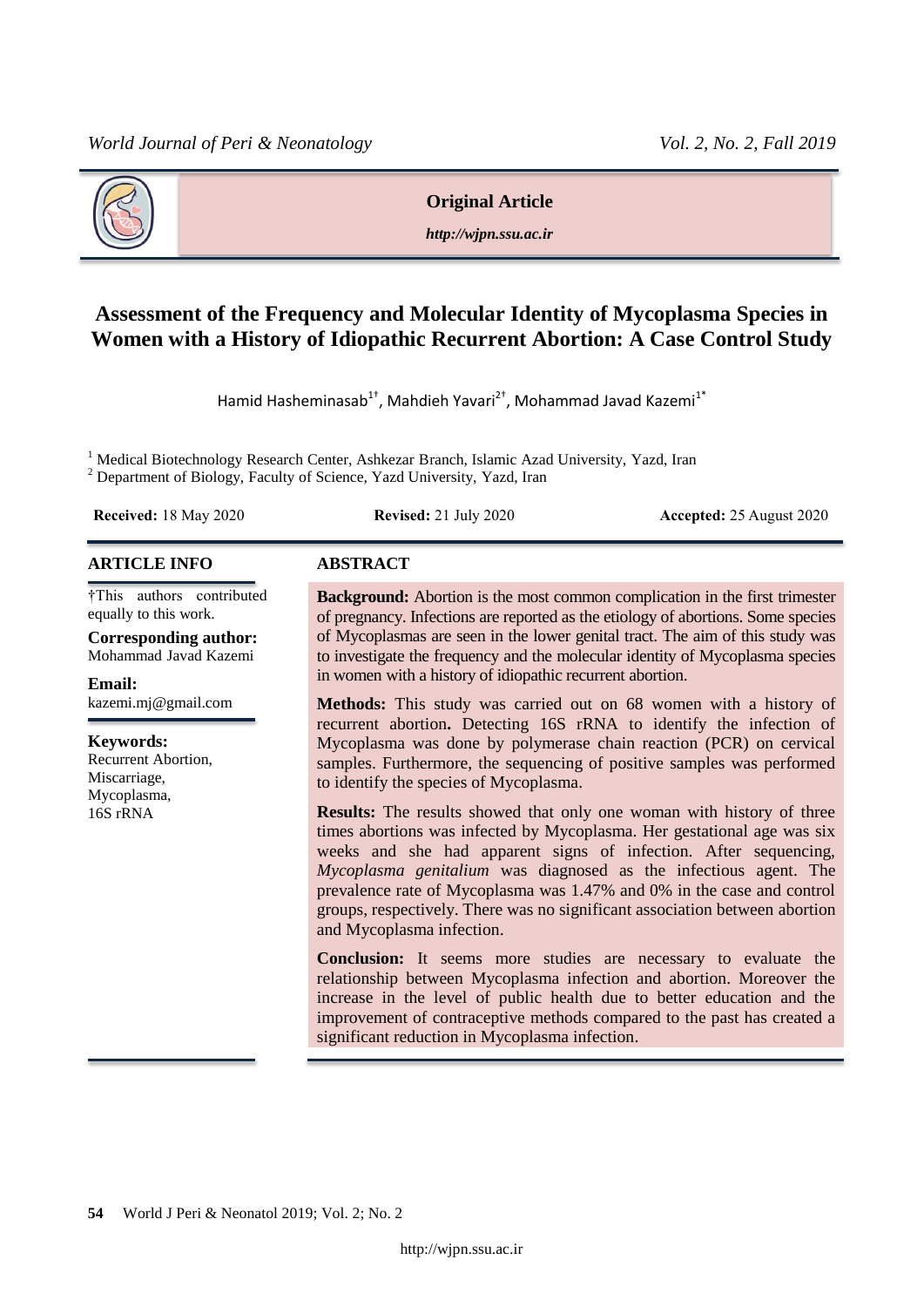# **Introduction**

bortion is the most frequent complication in pregnancy. Approximately, 70% of the human **A** bortion is the most frequent<br>
complication in pregnancy.<br>
fertilizations are not able to acquire life opportunity and nearly 50% of the human fertilizations would be failed before the next menstrual cycle. Recently, investigation about human chorionic gonadotropin (HCG) has been demonstrated that the rate of abortion is 31% after blastocyst nesting. <sup>1</sup> Also the abortion rate has been reported as 15% before the  $20^{th}$  week of pregnancy. A study, estimated the abortion rate between 10% and 50%. <sup>2</sup> Repeated pregnancy loss (RPL) is defined as the history of at least three abortions before the  $20<sup>th</sup>$  week of gestational age. It has been estimated that the rate of RPL is 1 in 300 couples.<sup>1</sup> In addition, having a history of abortion, increases the rate of abortion in next pregnancies, so that it would be 24% after one abortion and it might increase to 32% - 53% after 3-6 abortions. 2 However, most of the time, the rate of a prosperous pregnancy is estimated 60% in these cases.<sup>3</sup> RPL is affected by various factors such as abnormal fetal chromosomes, teratogenic agents, reproductive problems and maternal age as well as the systematic factors such as endocrine problems, infections, immunologic factors, thrombophilia anatomic disorders and other factors. <sup>4</sup> Mostly, the etiology of abortions remains unknown. 5 Although infections are rare, they are considered as a primary cause of some abortions. 6 Infections of the reproductive organs, can theoretically cause inflammation and then blockage and scarring of the fallopian tubes. $6.7$  A reason for premature abortion which is mediated by infectious agents is the activity of immune system in response to harmful microorganisms. 8 Parovirus B19, *Treponema pallidum*, Paramyxovirus, *Herpes simplex*, Rubella, Cytomegalovirus, *Chlamydia trachomatis,*  Streptococcus and Mycoplasmas which are attributed to induce infection and

inflammation, were the primary reasons of abortion in some infected women. <sup>9</sup> Although Mycoplasmas are usually well known as a normal flora of the body in the mucosal areas, some species of them are involved in respiratory and urinary system diseases.

Among the infectious agents, three species of Mycoplasma genus such as *Mycoplasma hominis, Ureaplasma urealyticum, and Mycoplasma genitalium* are the common bacteria which lead to urinary and genitourinary tract infections in both men and women. 7,10 The functional mechanism of *Mycoplasma hominis* is inhibiting the blastocyst implantation through producing neuraminidase and also making ovum inefficient.

Mycoplasmas are small bacteria (125-300 nm) with the genome size of 600-1350 kbp which are enclosed by a threelayer membrane (8 to 12 nm) without cell wall.<sup>11</sup> Lack of cell wall in these bacteria decreases the ability of bacteria to be stained, therefore, they cannot be detected through common bacteriological methods. Nucleic acid-based techniques such as polymerase chain reaction (PCR) are the best way to diagnose infection rather than culture-based methods and serological tests. Methods based on nucleic acid have several positive aspects including rapid results to improve treatment of the patients, low diagnostic limitations and specific diagnosis of the organism as well as designing protocols for antibiotic treatment.<sup>12</sup> The purpose of this study was to investigate the frequency and molecular identity of Mycoplasma species in women with a history of recurrent abortions.

# **Materials and Methods**

*Subjects:* This case–control study consisted of 68 women with history of recurrent abortions (at least three times). All the patients were admitted to the infertility center in Yazd, Iran. Besides, 68 samples as control group were obtained from women with no history of abortion. We excluded subjects with anatomical problems of uterus,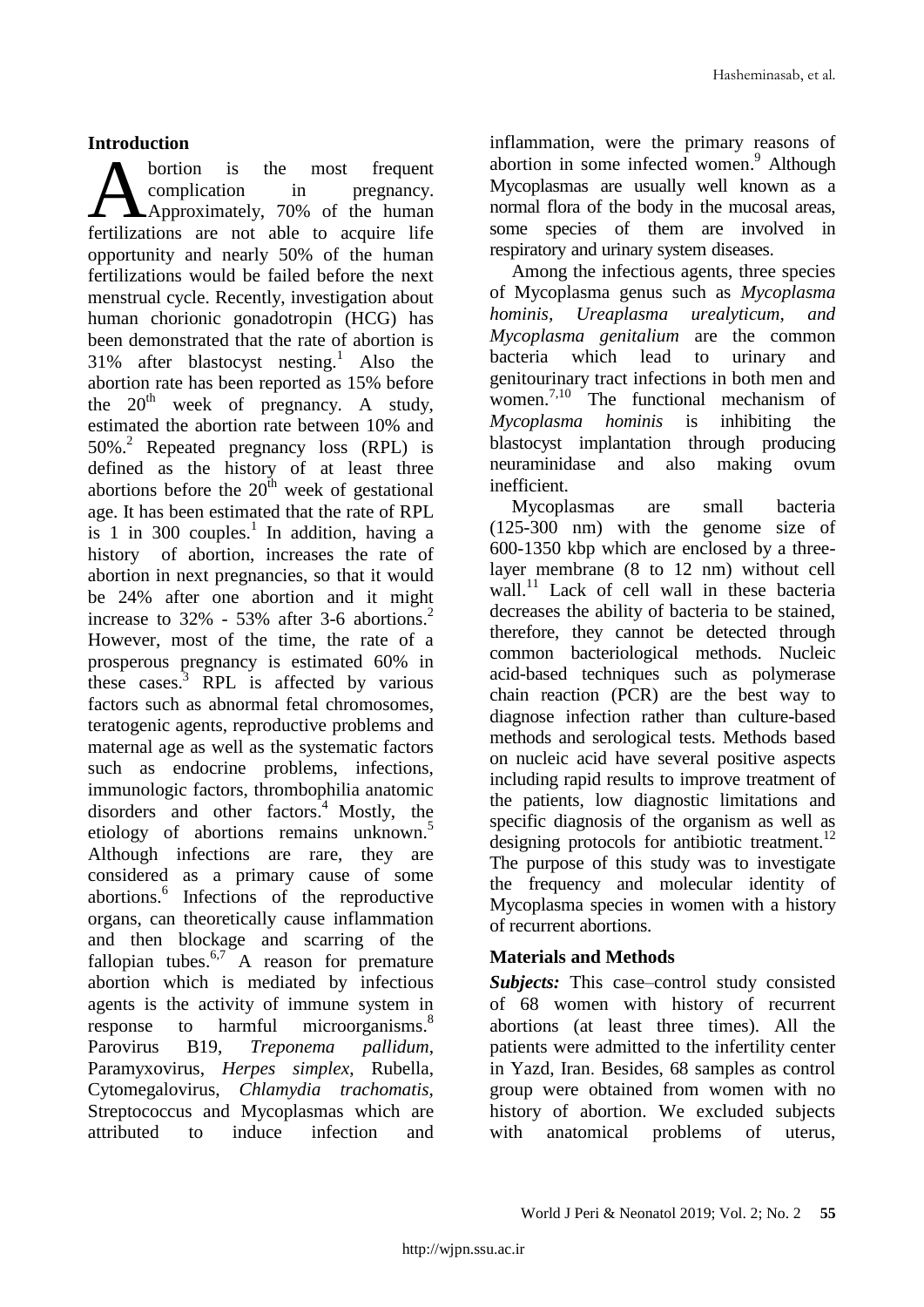endocrine disorders, diabetes, hypothyroidism and immunological disorders.

Both case and control groups were divided into sub-groups, according to the number of live births<sup>1-3</sup> and abortions<sup>2,3</sup>, levels of education (illiterate/high school/diploma/more than a diploma), methods of contraception (natural/other methods) and clinical symptoms of infection (with/without symptoms).

Cervical sampling for Chlamydia was performed by specific cervical brush and samples were stored in phosphate buffered saline (PBS) at -80°C.

*DNA extraction:* Mycoplasma genomic DNA was extracted for PCR using RIBO-pre (K1-11-100-CE) kit (AmpliSens). Briefly, samples in PBS were centrifuged and followed by adding both 17 μL lysis reagent and 400 μL lysis buffer to sediment. Samples were then centrifuged after incubating at 65°C for 1 hour and several consecutive vortexing. Next, supernatant was collected and 25  $\mu$ L Universal Sorbent was added to solution followed by several consecutive vortexing before being centrifuged again. In the next stage, in order to solve sediment, 300  $\mu$ L washing solution was added. After several consecutive centrifuging and washing, samples were incubated at  $65^{\circ}$ C for 5 min. Following this, 50 µL TE-buffer was added to sediment. Finally, extracted DNA was obtained after incubating at 65°C for 5 min. Extracted DNA was stored at -20°C until usage for PCR. Quality and quantity of extracted DNA were detected by 1 % agarose gel and spectrophotometer.

*Amplifying 16SrRNA gene:* In current study, a fragment of Mycoplasma *16SrRNA* gene was used to detect Mycoplasma genus (Figure 1). *16 SrRNA* gene was amplified to form fragment of 222bp by using primers 5'-GGGAGCAAACAGGATTAGATACC3' and 5'TGCACCATCTGTCAYTCTGTTAACCT-3' as forward and reverse primers, respectively. Nucleotide Y in reverse primer shows either nucleotide C or nucleotide T. It was used as a mix of both primers. Primers were designed

by Perprimer and then approved by Gene Runner software (Pishgam. Co).





The PCR mixture for 20µL volume of reaction was 25 ng DNA sample, 1.5 mM MgCl2, 0.8 mM dNTP, 0.2  $\mu$ M forward and reverse primer, reaction buffer 1X and 1U Taq DNA polymerase. Table 1 presents the PCR condition for amplifying *16S rRNA* gene.

**Table 1.** The PCR Condition for Amplifying 16S rRNA Gene

| <b>Program PCR</b><br>Primary denaturation |              | <b>Time</b>     | Temperature $(C^{\circ})$<br>95 |  |
|--------------------------------------------|--------------|-----------------|---------------------------------|--|
|                                            |              | $5 \text{ min}$ |                                 |  |
| $(32 \text{ cycles})$                      | Denaturation | 60 s            | 95                              |  |
|                                            | Annealing    | 60 s            | 56.7                            |  |
|                                            | Extension    | 60 s            | 72                              |  |
| Final extension                            |              | 4 min           | 72                              |  |

Then, the PCR products were separated on a 1.5% agarose gel with TBE reaction buffer 0.5X.

*DNA sequencing:* The PCR products and forward/reverse primers were sequenced to evaluate the accuracy of the products and to determine the species of Mycoplasma (Macrogen. Co).

*Statistical analysis:* Statistical analysis was performed by SPSS for Windows (SPSS Inc., Chicago, IL). One-way ANOVA was used to evaluate statistical differences between case and control groups. *P* values less than 0.05 were considered as statistical significant differences.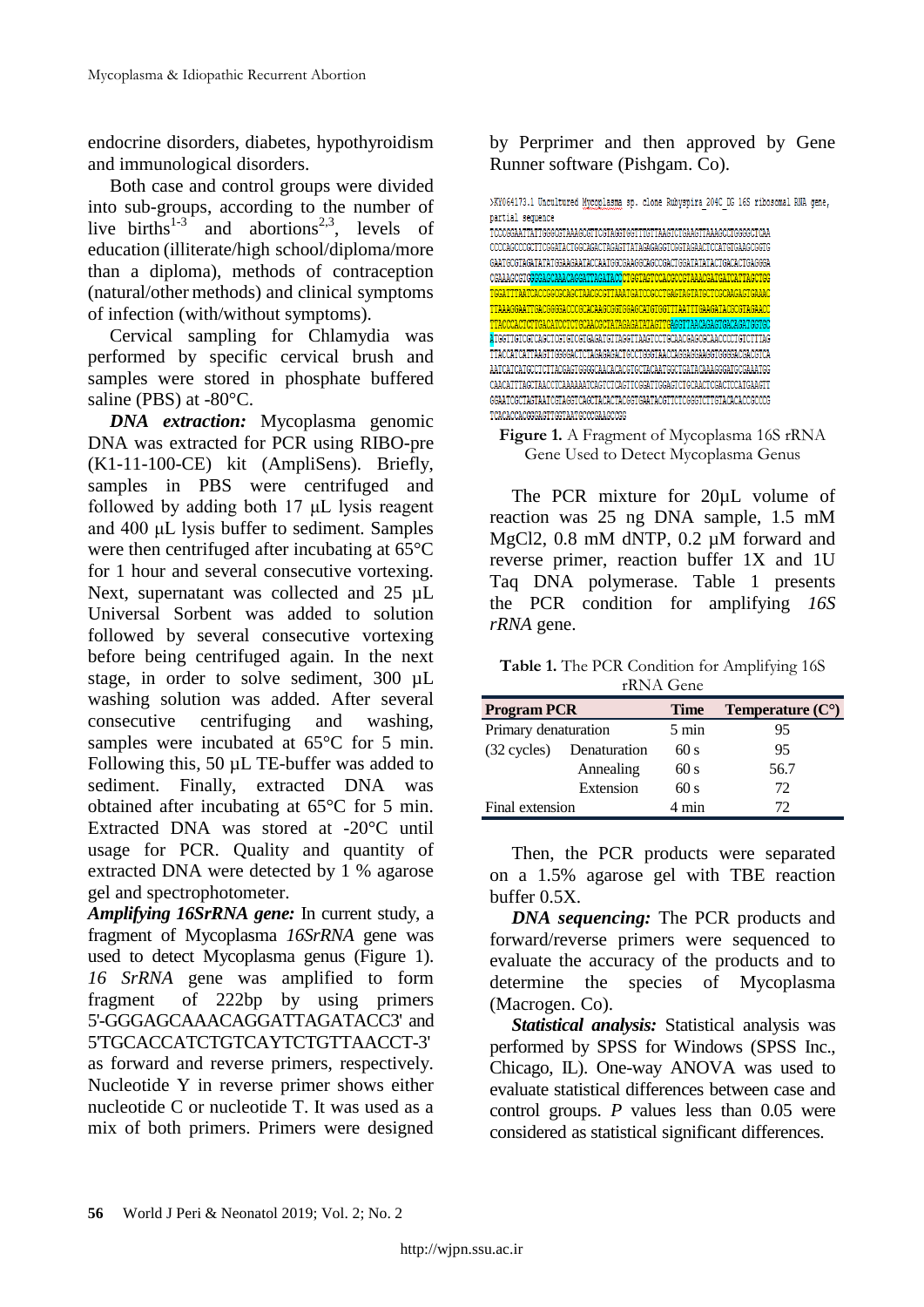| Demographic data               | Control group $(\% )$ | Patient group (%) | P     |
|--------------------------------|-----------------------|-------------------|-------|
| Number of participation        | 68                    | 68                |       |
| Infection with Mycoplasma      | $\theta$              | 1(1.47)           |       |
| Age                            | $30.8 \pm 4.1$        | $28 \pm 5.4$      |       |
| Age of abortion (Week)         |                       | $11.4 \pm 6.3$    |       |
| Number of births               |                       |                   |       |
| $\overline{c}$                 | 43 (63.2)             |                   |       |
| 3                              | 21(30.9)              |                   |       |
| 4                              | 4(5.9)                |                   |       |
| Number of abortions            |                       |                   | 0.57  |
| 3                              |                       | 46(67.6)          |       |
| $\overline{4}$                 |                       | 16(23.5)          |       |
| 5                              |                       | 4(5.9)            |       |
| 6                              |                       | 1(1.5)            |       |
| 7                              |                       | 1(1.5)            |       |
| Level of education             |                       |                   | 0.95  |
| Illiterate                     | 1(1.4)                | 0(0)              |       |
| High school                    | 5(7.3)                | 3(4.4)            |       |
| Diploma                        | 12(17.6)              | 4(5.9)            |       |
| More than a diploma            | 50 (73.5)             | 61(89.7)          |       |
| Method of contraception        |                       |                   | 0.61  |
| Natural                        | 26 (38.2)             | 14(20.6)          |       |
| Other methods                  | 42 (61.8)             | 3(4.4)            |       |
| Missing                        | 0(0)                  | 51 (75)           |       |
| Clinical symptoms of infection |                       |                   | 0.096 |
| With symptoms                  | 14(20.6)              | 18(26.5)          |       |
| Without symptoms               | 41 $(60.3)$           | 50 (73.5)         |       |
| Missing                        | 13(19.1)              | 0(0)              |       |

**Table 2.** Demographic Data of the Patient and Control Groups

# **Results**

General characteristics of the cases and controls have been given in Table 2. The mean age of the cases and the controls were  $28 \pm 5.4$ (range: 19 to 45) and  $30.8 \pm 4.1$  years (range: 29 to 39), respectively. Also, the mean gestational age of abortion in case group was  $11.4 \pm 6.3$  weeks (range: 1 to 32 weeks).

In the control group, 63.2% and 36.8% of women had two and three/four live births without any abortions, respectively. Moreover, in the case group, women had 3-7 abortions in which nearly 68% of them had 3 abortions with no live birth.

Results from PCR and gel electrophoresis indicated that only one woman in the case group has been infected by Mycoplasma, whereas none of the women in control group showed contamination (Figure 2). It demonstrated that the frequency of Mycoplasma in case and control groups were 1.47% and 0%, respectively.



**Figure 2.** PCR Data on Electrophoresis gel for 16S rRNA Gene

The PCR product from the infected sample was sequenced to determine the species of Mycoplasma (Macrogene Co). Results from sequencing and blasting indicated that it had the highest identity (97%) with *Mycoplasma genitalium* among other species of Mycoplasma genus (Figure 3).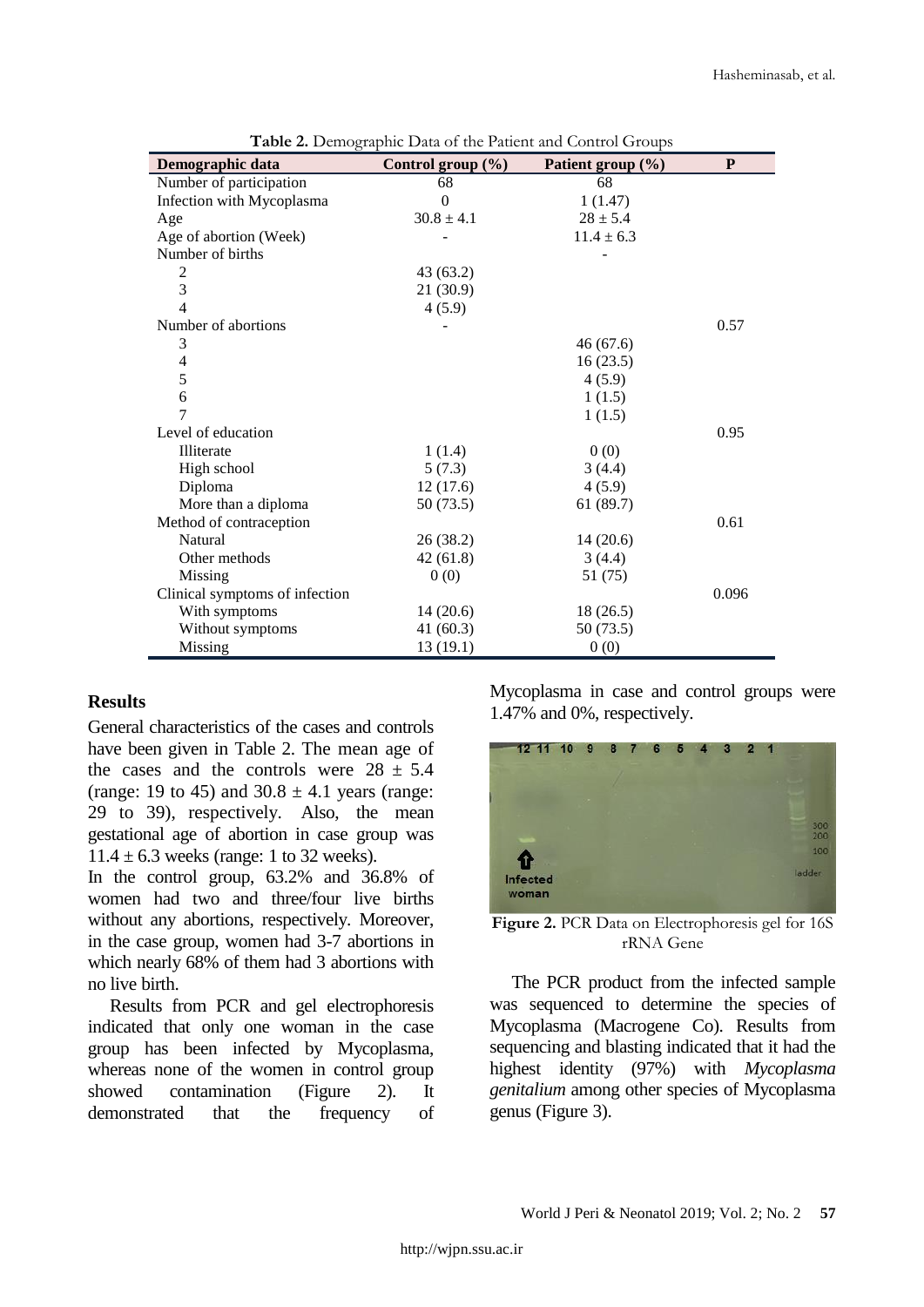|                        |            |                                                                            | Mycoplasma genitalium strain G-37 16S ribosomal RNA gene, complete seguence<br>Sequence ID: NR 074611.1 Length: 1519 Number of Matches: 1 |                   |                               |            |  |
|------------------------|------------|----------------------------------------------------------------------------|-------------------------------------------------------------------------------------------------------------------------------------------|-------------------|-------------------------------|------------|--|
|                        |            | Range 1: 817 to 1050 GenBank Graphics                                      |                                                                                                                                           |                   | V Next Match & Previous Match |            |  |
| Score<br>399 bits(216) |            | <b>Expect</b><br>$5e-110$                                                  | <b>Identities</b><br>230/236(97%)                                                                                                         | Gaps<br>3/236(1%) | <b>Strand</b><br>Plus/Plus    |            |  |
| Querv<br>Shict         | 17<br>817  |                                                                            | ACGATGGTATGCAAGCTGTCGGAGCGATCCCTTCGGTAGTGAAGTTAACACATTAAGTAT                                                                              |                   |                               | 76<br>875  |  |
| Query<br>Sbjet         | 77<br>876  | 136<br>CTCGCCTGGGTAGTACATTCGCAAGAATGAAACTCAAACGGAATTGACGGGGACCCGCAC<br>935 |                                                                                                                                           |                   |                               |            |  |
| Ouerv<br>Shict         | 137<br>936 |                                                                            | AAGTGGTGGAGCATGTTGCTTAATTCGACGGTACACGAAAAACCTTACCTAGACTTGACA                                                                              |                   |                               | 196<br>995 |  |
| Ouerv<br>Sbjct         | 197<br>996 |                                                                            | TCCTTGGCAAAGTTATGGAAACATAATGGAGGTTAACCGAGTGA-AGGATGGTGCA                                                                                  |                   | 251<br>1050                   |            |  |

**Figure 3.** Sequence Blasting for Infected Sample

Based on the statistical analysis, there was no significant association between recurrent abortion and Mycoplasma infection  $(P = 0.57)$ .

Furthermore, data analysis showed no significant difference between either level of education  $(P = 0.95)$  or method of contraception  $(P = 0.61)$  with Mycoplasma infection.

#### **Discussion**

Age, levels of education and methods of contraception were considered as critical variables in our study. Increasing the age raises the risk of developing congenital diseases such as trisomy in the fetus. The level of education was associated with better personal hygiene and lower risk of infections.<sup>13</sup>

Beside of internal factors such as endocrine problems, immunologic factors and anatomic disorders, external factors such as infectious agents also affect maternal reproductive system and lead to inflammatory reactions in the fetus. <sup>14</sup> Abortions are the most common complication in a pregnancy. Among all recognized reasons of abortion, infections which are caused by bacteria, viruses and fungi are considered as a significant cause of some abortions. One principle issue with this complication is contamination with Mycoplasma genus. Some species such as *Mycoplasma hominis, Ureaplasma urealyticum, and Mycoplasma genitalium* are involved in the genitourinary system.<sup>10</sup> Infectious agents affect the abortions through blockage and scarring of the fallopian tubes. 6,15

There are several ways to detect Mycoplasmas including culture methods, serological and molecular techniques.<sup>16</sup>

Sampling from cervix is the best way to get the samples in comparing with blood, semen, umbilical cord and placenta. Mycoplasma does not enter the bloodstream and does not cause bacteremia unless the immune system is defective or suppressed by certain drugs. On the other hand, mostly, the placenta and umbilical cord are not infected due to the resistance of the maternal and fetal immune system. 17

Restricted biosynthetic and metabolic activity of Mycoplasma has made culturing as difficult, expensive and time consuming detecting method. Mycoplasma culturing outside the body requires complex, specialized factors and specific nutritional supplements.<sup>13</sup> On the other hand, antibodies which are secreted through Mycoplasma infection, are detectable by various serological tests such as complement fixation, haemagglutination inhibition, hemolysis, indirect immunofluorescence, DNA-Probe, micro immunofluorescence or Elisa. One of the most important problems with detecting by serological tests is creating a false positive result due to occurrence of cross-reactions. 18 Moreover, lack of cell wall in these bacteria decreases the ability of bacteria to be stained; therefore, Mycoplasmas cannot be detected through common bacteriological methods. In this study, PCR was used for diagnosing Mycoplasma genus. Nucleic acid-based techniques such as PCR are the best way to diagnose Mycoplasmas in laboratory rather than culture-based or serological methods.<sup>12</sup>

Considered as a conserved gene in Mycoplasmas, 16S rRNA was used to detect species of Mycoplasma genus. <sup>19</sup> Data from sequencing and blasting detected *Mycoplasma genitalium* in only one woman among case group, whereas none of the woman in control group was infected by mycoplasma (Figure 1). Although the effects of *Mycoplasma genitalium* on abortions are being investigated, some recent studies have reported negative effects of *Mycoplasma genitalium* on pregnancy.<sup>20</sup>

In our study, the frequency rate of Mycoplasma was 1.47%. It was a long with a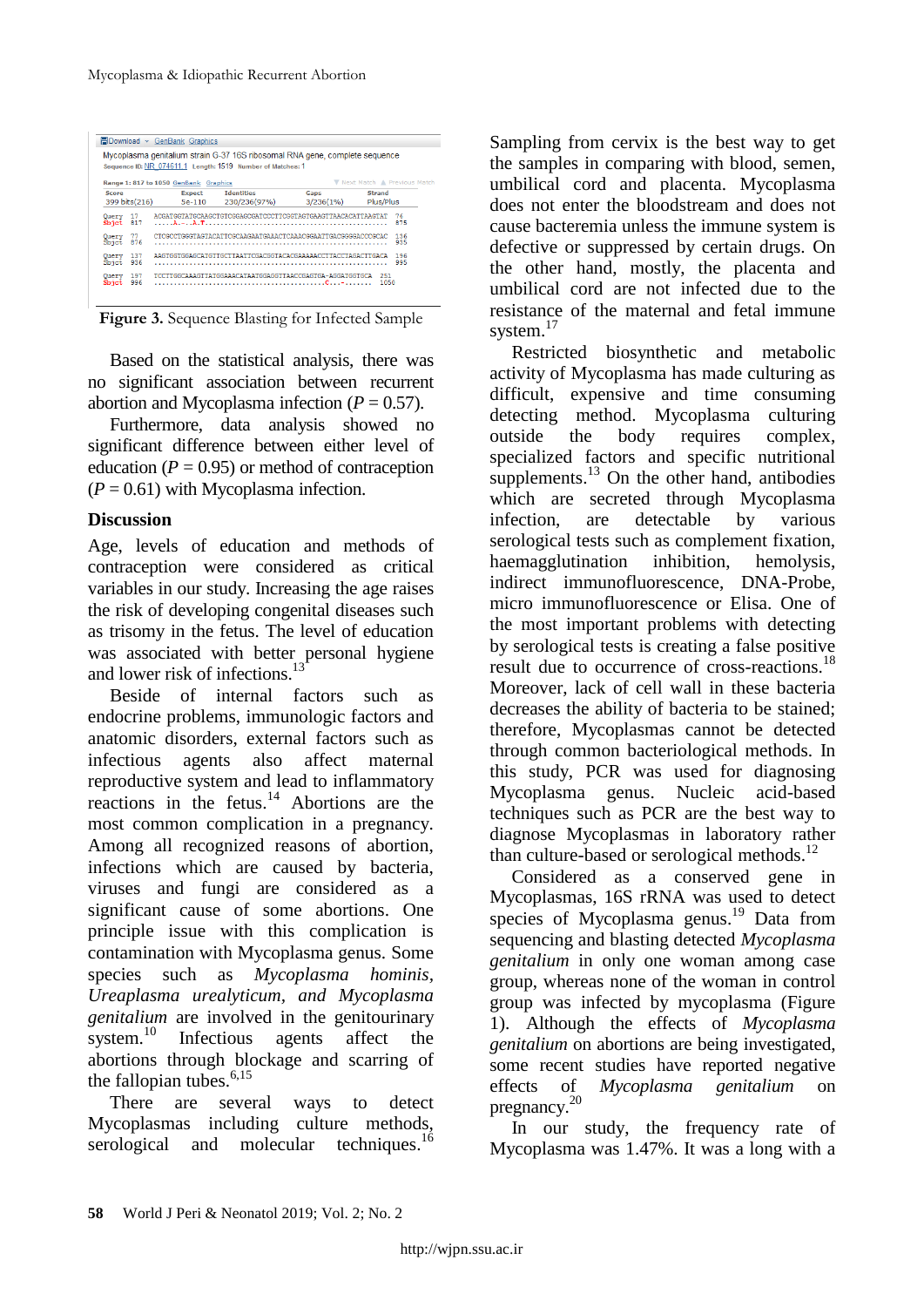recent study which reported the prevalence rate of 1.5% for *Mycoplasma genitalium*as through real-time  $PCR<sup>21</sup>$  In the other study, *Mycoplasma genitalium* was detected in 6.2% of women with recurrent abortions. It indicated that contamination with *Mycoplasma genitalium* was not the only cause of abortion. <sup>22</sup> Also, there wasn't significant association between number of abortions and infection. In our study, there was no Mycoplasma infection in control group; however some of the Mycoplasmas are normal flora of the body in the mucosal areas. It seemed that irregular and arbitrary usage of antibiotics in our study population and other conditions such as changes in vaginal pH might have negative effect on the bacterial population in the cervixes of our study population. A study conducted in Iran showed a Mycoplasma prevalence rate of 43% among women with low levels of education. The study also showed the importance of education in personal hygiene. There was an indirect association between level of education and infection. $^{23}$  Developing science and technology has created methods of contraception healthier, therefore, people who used healthier methods of contraception rather than traditional ones became less vaginally infected.<sup>24</sup>

However, people involved in the present study had high levels of education; it might be a reason for low rate of Mycoplasma prevalence in this population.

# **Conclusion**

Infection with *Mycoplasma genitalium* was not a critical factor in recurrent abortions, by itself. It can be considered as an abortion etiology along with other bacteria and microorganisms such as other species of Mycoplasmas, Chlamydia, Ureaplasma, viruses and fungi. It seems more studies are necessary to evaluate the relationship between Mycoplasma infection and abortion. Moreover, the increase in the level of public health due to better education and the improvement of contraceptive methods compared to the past has created a significant reduction in Mycoplasma infection.

#### **Conflict of Interests**

Authors have no conflict of interests.

#### **Acknowledgments**

The authors would like to thank the patient family for their cooperation in this study.

**How to Cite:** Hasheminasab H, Yavari M, Kazemi MJ. Assessment of the Frequency and Molecular Identity of Mycoplasma Species in Women with a History of Idiopathic Recurrent Abortion: A Case Control Study. World J Peri & Neonatol 2019; 2(2): 54-60. DOI: 10.18502/wjpn.v2i2.4339

#### **References**

- 1. Wilcox AJ, Weinberg CR, O'Connor JF, Baird DD, Schlatterer JP, Canfield RE, et al. Incidence of early loss of pregnancy. N Engl J Med 1988; 319(4): 189-94.
- 2. Warburton D, Fraser FC. Spontaneous abortion risks in man: Data from reproductive histories collected in a medical genetics unit. Am J Hum Genet 1964; 16: 1-25.
- 3. Regan L, Braude PR, Trembath PL. Influence of past reproductive performance on risk of spontaneous abortion. BMJ 1989; 299(6698): 541-5.
- 4. Risch HA, Weiss NS, Clarke EA, Miller AB. Risk factors for spontaneous abortion and its recurrence. Am J Epidemiol 1988; 128(2): 420-30.
- 5. Daya S, Stephenson MD. Frequency of factors associated with habitual abortion in 197 couples. Fertil Steril 1996; 66(1): 24-9.
- 6. Bornman MS, Mahomed MF, Boomker D, Schulenburg GW, Reif S, Crewe-Brown HH. Microbial flora in semen of infertile African men at Garankuwa hospital. Andrologia 1990; 22(2): 118-21.
- 7. Gdoura R, Kchaou W, Chaari C, Znazen A, Keskes L, Rebai T, et al. Ureaplasma urealyticum, Ureaplasma parvum, Mycoplasma hominis and Mycoplasma genitalium infections and semen quality of infertile men. BMC Infect Dis 2007; 7: 129.
- 8. Heyborne KD, Witkin SS, McGregor JA. Tumor necrosis factor-alpha in midtrimester amniotic fluid is associated with impaired